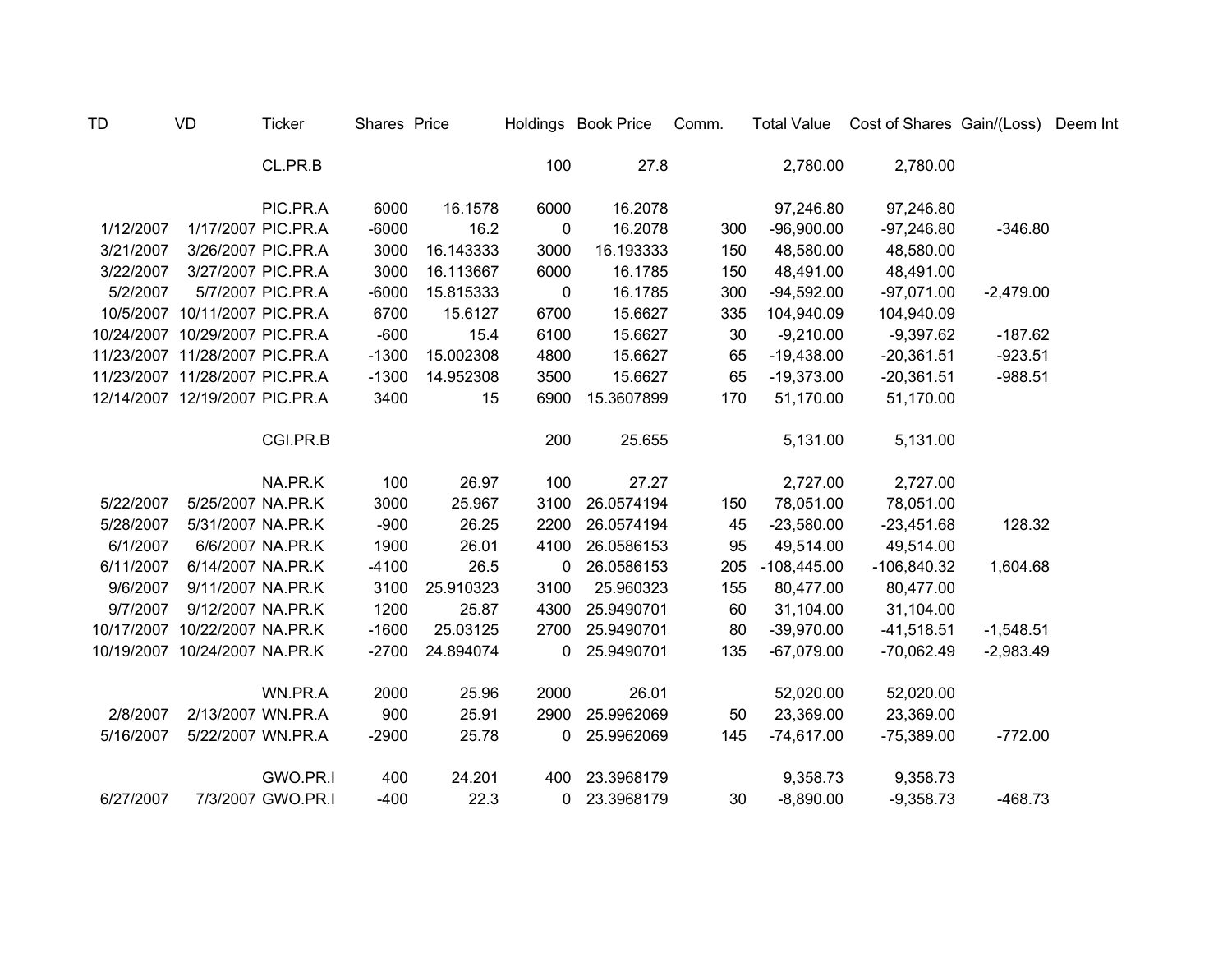|            |                                | WN.PR.E            | 400     | 24.1      | 400          | 24.225     |     | 9,690.00     | 9,690.00     |           |
|------------|--------------------------------|--------------------|---------|-----------|--------------|------------|-----|--------------|--------------|-----------|
| 4/26/2007  |                                | 5/1/2007 WN.PR.E   | $-400$  | 24.7      | 0            | 24.225     | 30  | $-9,850.00$  | $-9,690.00$  | 160.00    |
|            |                                | LBS.PR.A           | 10000   | 10.597    | 10000        | 10.647     |     | 106,470.00   | 106,470.00   |           |
| 5/7/2007   |                                | 5/10/2007 LBS.PR.A | $-3200$ | 10.68     | 6800         | 10.647     | 160 | $-34,016.00$ | $-34,070.40$ | $-54.40$  |
| 5/30/2007  |                                | 6/4/2007 LBS.PR.A  | $-6400$ | 10.6      | 400          | 10.647     | 320 | $-67,520.00$ | $-68,140.80$ | $-620.80$ |
|            |                                | RY.PR.D            | 4000    | 25.04     | 4000         | 25.09      |     | 100,360.00   | 100,360.00   |           |
| 3/15/2007  | 3/20/2007 RY.PR.D              |                    | $-200$  | 25.3      | 3800         | 25.09      | 30  | $-5,030.00$  | $-5,018.00$  | 12.00     |
| 3/30/2007  |                                | 4/4/2007 RY.PR.D   | $-3800$ | 25.3      | 0            | 25.09      | 190 | $-95,950.00$ | $-95,342.00$ | 608.00    |
| 6/15/2007  | 6/20/2007 RY.PR.D              |                    | 2000    | 22.4      | 2000         | 22.45      | 100 | 44,900.00    | 44,900.00    |           |
| 7/23/2007  | 7/26/2007 RY.PR.D              |                    | $-1400$ | 22.8      | 600          | 22.45      | 70  | $-31,850.00$ | $-31,430.00$ | 420.00    |
| 8/16/2007  | 8/21/2007 RY.PR.D              |                    | 2500    | 22.24     | 3100         | 22.3209677 | 125 | 55,725.00    | 55,725.00    |           |
| 9/13/2007  | 9/18/2007 RY.PR.D              |                    | $-600$  | 23.17     | 2500         | 22.3209677 | 30  | $-13,872.00$ | $-13,392.58$ | 479.42    |
| 9/14/2007  | 9/19/2007 RY.PR.D              |                    | $-2500$ | 23.002    | $\mathbf{0}$ | 22.3209677 | 125 | $-57,380.00$ | $-55,802.42$ | 1,577.58  |
|            | 10/19/2007 10/24/2007 RY.PR.D  |                    | 2000    | 21.19     | 2000         | 21.24      | 100 | 42,480.00    | 42,480.00    |           |
|            | 10/25/2007 10/30/2007 RY.PR.D  |                    | 1200    | 20.6      | 3200         | 21.01875   | 60  | 24,780.00    | 24,780.00    |           |
|            | 11/20/2007 11/23/2007 RY.PR.D  |                    | $-700$  | 20.5      | 2500         | 21.01875   | 35  | $-14,315.00$ | $-14,713.13$ | $-398.13$ |
|            | 12/5/2007 12/10/2007 RY.PR.D   |                    | 1300    | 21.2      | 3800         | 21.0978618 | 65  | 27,625.00    | 27,625.00    |           |
| 12/28/2007 |                                | 1/3/2008 RY.PR.D   | 1000    | 21.18     | 4800         | 21.1253906 | 50  | 21,230.00    | 21,230.00    |           |
| 1/10/2007  |                                | 1/10/2007 BNA.PR.C | 4000    | 25        | 4000         | 25.0075    | 30  | 100,030.00   | 100,030.00   |           |
| 5/8/2007   |                                | 5/11/2007 BNA.PR.C | $-3500$ | 24.930286 | 500          | 25.0075    | 175 | $-87,081.00$ | $-87,526.25$ | $-445.25$ |
| 6/8/2007   |                                | 6/13/2007 BNA.PR.C | $-500$  | 24.05     | 0            | 25.0075    | 30  | $-11,995.00$ | $-12,503.75$ | $-508.75$ |
|            | 10/9/2007 10/12/2007 BNA.PR.C  |                    | 1300    | 21.6      | 1300         | 21.65      | 65  | 28,145.00    | 28,145.00    |           |
|            | 10/10/2007 10/15/2007 BNA.PR.C |                    | 100     | 21.6      | 1400         | 21.6678571 | 30  | 2,190.00     | 2,190.00     |           |
|            | 10/15/2007 10/18/2007 BNA.PR.C |                    | 500     | 21.81     | 1900         | 21.7210526 | 30  | 10,935.00    | 10,935.00    |           |
|            | 11/15/2007 11/20/2007 BNA.PR.C |                    | 2000    | 19.3      | 3900         | 20.5051282 | 100 | 38,700.00    | 38,700.00    |           |
|            | 11/26/2007 11/29/2007 BNA.PR.C |                    | 2500    | 17.55     | 6400         | 19.3703125 | 125 | 44,000.00    | 44,000.00    |           |
| 1/12/2007  |                                | 1/17/2007 DFN.PR.A | 3600    | 10.6      | 3600         | 10.65      | 180 | 38,340.00    | 38,340.00    |           |
| 2/14/2007  |                                | 2/19/2007 DFN.PR.A | $-2700$ | 10.55     | 900          | 10.65      | 135 | $-28,350.00$ | $-28,755.00$ | $-405.00$ |
| 4/26/2007  |                                | 5/1/2007 DFN.PR.A  | 8700    | 10.55     | 9600         | 10.6046875 | 435 | 92,220.00    | 92,220.00    |           |
| 8/23/2007  |                                | 8/28/2007 DFN.PR.A | $-2200$ | 10.421818 | 7400         | 10.6046875 | 110 | $-22,818.00$ | $-23,330.31$ | $-512.31$ |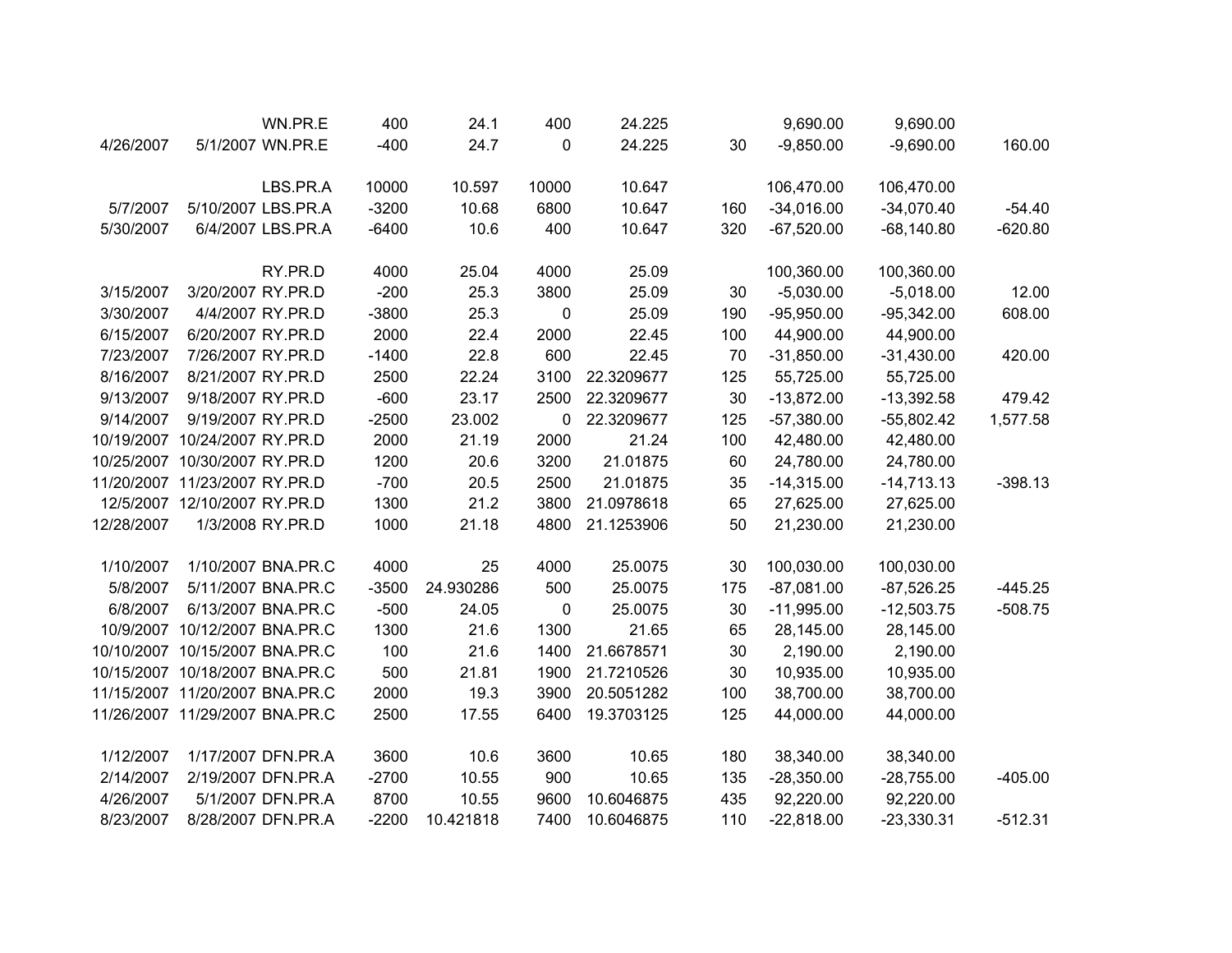| 9/5/2007   | 9/10/2007 DFN.PR.A            |                   | $-7400$ | 10.467838 | 0    | 10.6046875 | 370 | $-77,092.00$ | $-78,474.69$  | $-1,382.69$ |
|------------|-------------------------------|-------------------|---------|-----------|------|------------|-----|--------------|---------------|-------------|
| 1/15/2007  | 1/18/2007 BAM.PR.J            |                   | 4000    | 28.2955   | 4000 | 28.3455    | 200 | 113,382.00   | 113,382.00    |             |
| 3/21/2007  | 3/26/2007 BAM.PR.J            |                   | $-2000$ | 28.03     | 2000 | 28.3455    | 100 | $-55,960.00$ | $-56,691.00$  | $-731.00$   |
| 3/22/2007  | 3/27/2007 BAM.PR.J            |                   | $-2000$ | 28.06     | 0    | 28.3455    | 100 | $-56,020.00$ | $-56,691.00$  | $-671.00$   |
| 3/30/2007  | 4/4/2007 RY.PR.F              |                   | 4000    | 24.7      | 4000 | 24.75      | 200 | 99,000.00    | 99,000.00     |             |
| 4/23/2007  | 4/26/2007 RY.PR.F             |                   | $-200$  | 24.84     | 3800 | 24.75      | 30  | $-4,938.00$  | $-4,950.00$   | $-12.00$    |
| 4/26/2007  | 5/1/2007 RY.PR.F              |                   | $-3500$ | 24.6      | 300  | 24.75      | 175 | $-85,925.00$ | $-86,625.00$  | $-700.00$   |
| 6/26/2007  | 6/29/2007 RY.PR.F             |                   | 2000    | 22.32     | 2300 | 22.6804348 | 100 | 44,740.00    | 44,740.00     |             |
| 7/13/2007  | 7/18/2007 RY.PR.F             |                   | $-2300$ | 22.636956 | 0    | 22.6804348 | 115 | $-51,950.00$ | $-52,165.00$  | $-215.00$   |
| 8/3/2007   | 8/9/2007 RY.PR.F              |                   | 2000    | 22.28     | 2000 | 22.33      | 100 | 44,660.00    | 44,660.00     |             |
| 8/7/2007   | 8/10/2007 RY.PR.F             |                   | 100     | 22.3      | 2100 | 22.3428571 | 30  | 2,260.00     | 2,260.00      |             |
|            | 10/16/2007 10/19/2007 RY.PR.F |                   | 2000    | 21.05     | 4100 | 21.7365854 | 100 | 42,200.00    | 42,200.00     |             |
|            | 10/17/2007 10/22/2007 RY.PR.F |                   | 1000    | 21.01     | 5100 | 21.6039216 | 50  | 21,060.00    | 21,060.00     |             |
|            | 10/25/2007 10/30/2007 RY.PR.F |                   | $-1000$ | 20.61     | 4100 | 21.6039216 | 50  | $-20,560.00$ | $-21,603.92$  | $-1,043.92$ |
|            | 11/15/2007 11/20/2007 RY.PR.F |                   | $-2000$ | 20.7      | 2100 | 21.6039216 | 100 | $-41,300.00$ | $-43,207.84$  | $-1,907.84$ |
|            | 11/15/2007 11/20/2007 RY.PR.F |                   | $-2100$ | 20.564286 | 0    | 21.6039216 | 105 | $-43,080.00$ | $-45,368.24$  | $-2,288.23$ |
| 12/31/2007 | 1/4/2008 RY.PR.F              |                   | 900     | 21.1      | 900  | 21.1555556 | 50  | 19,040.00    | 19,040.00     |             |
| 4/18/2007  | 4/18/2007 CIU.PR.A            |                   | 4000    | 25        | 4000 | 25.0075    | 30  | 100,030.00   | 100,030.00    |             |
| 4/23/2007  | 4/26/2007 CIU.PR.A            |                   | $-4000$ | 24.95     | 0    | 25.0075    | 200 | $-99,600.00$ | $-100,030.00$ | $-430.00$   |
| 9/27/2007  | 10/2/2007 CIU.PR.A            |                   | 1100    | 21.35     | 1100 | 21.4       | 55  | 23,540.00    | 23,540.00     |             |
| 10/2/2007  | 10/5/2007 CIU.PR.A            |                   | 3000    | 21.133333 | 4100 | 21.2414632 | 150 | 63,550.00    | 63,550.00     |             |
| 10/3/2007  | 10/9/2007 CIU.PR.A            |                   | $-2100$ | 21.252381 | 2000 | 21.2414632 | 105 | $-44,525.00$ | $-44,607.07$  | $-82.07$    |
| 10/26/2007 | 10/31/2007 CIU.PR.A           |                   | $-2000$ | 21.012    | 0    | 21.2414632 | 100 | $-41,924.00$ | $-42,482.93$  | $-558.93$   |
| 12/24/2007 | 12/31/2007 CIU.PR.A           |                   | 1900    | 20.25     | 1900 | 20.3       | 95  | 38,570.00    | 38,570.00     |             |
| 12/31/2007 |                               | 1/4/2008 CIU.PR.A | 1100    | 20.59     | 3000 | 20.4246667 | 55  | 22,704.00    | 22,704.00     |             |
| 4/23/2007  | 4/26/2007 BNS.PR.J            |                   | 3000    | 26.358333 | 3000 | 26.408333  | 150 | 79,225.00    | 79,225.00     |             |
| 5/30/2007  |                               | 6/4/2007 BNS.PR.J | 400     | 25.9      | 3400 | 26.3573526 | 30  | 10,390.00    | 10,390.00     |             |
| 6/1/2007   |                               | 6/6/2007 BNS.PR.J | $-3400$ | 25.8      | 0    | 26.3573526 | 170 | $-87,550.00$ | $-89,615.00$  | $-2,065.00$ |
| 4/30/2007  |                               | 5/3/2007 FFN.PR.A | 2500    | 10.5      | 2500 | 10.55      | 125 | 26,375.00    | 26,375.00     |             |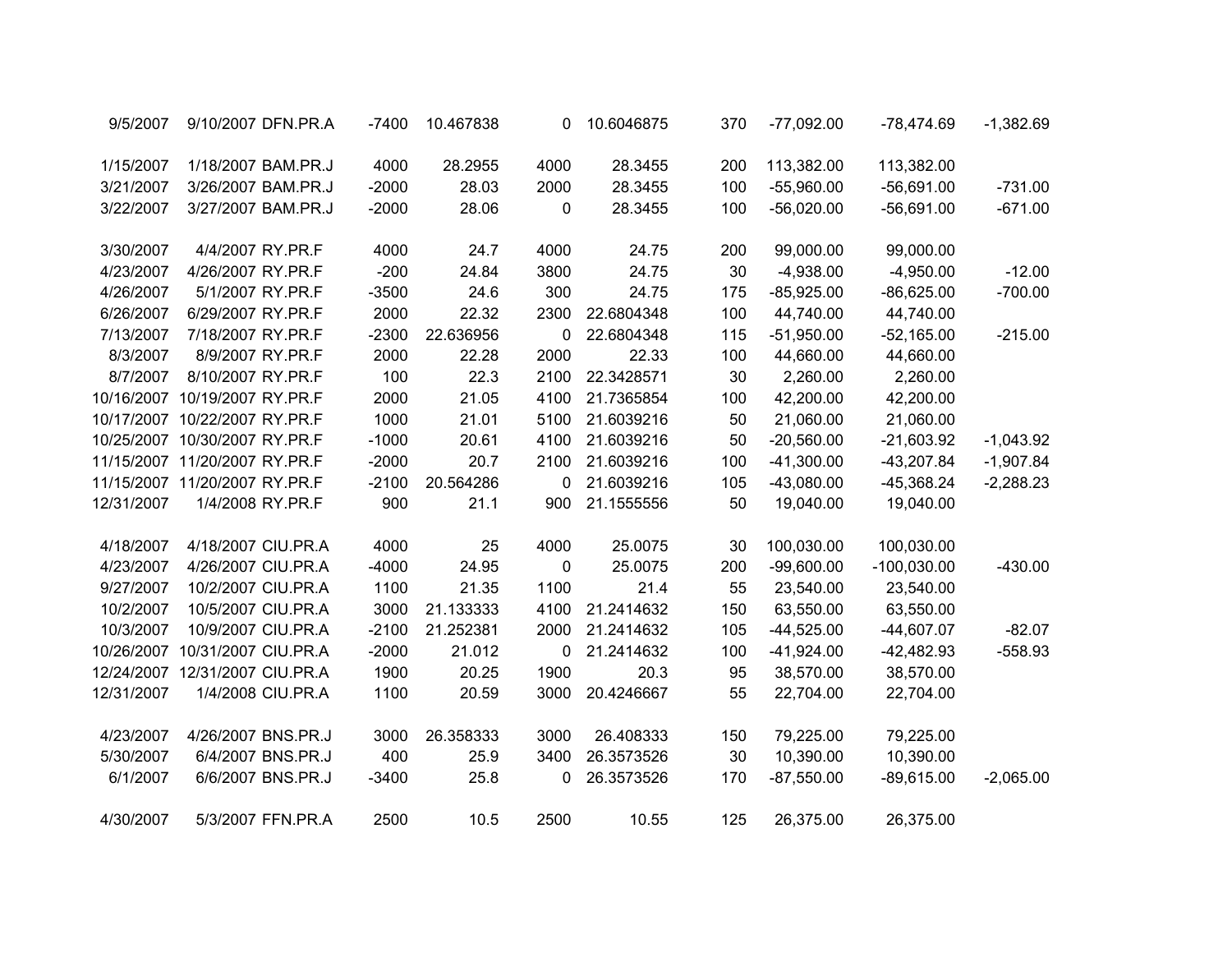| 5/7/2007  | 5/10/2007 FFN.PR.A            | 1900    | 10.63     | 4400        | 10.6061364 | 95  | 20,292.00     | 20,292.00     |             |
|-----------|-------------------------------|---------|-----------|-------------|------------|-----|---------------|---------------|-------------|
| 6/7/2007  | 6/12/2007 FFN.PR.A            | $-2200$ | 10.59     | 2200        | 10.6061364 | 110 | $-23,188.00$  | $-23,333.50$  | $-145.50$   |
| 6/12/2007 | 6/15/2007 FFN.PR.A            | 2000    | 10.37     | 4200        | 10.5175    | 100 | 20,840.00     | 20,840.00     |             |
| 7/4/2007  | 7/9/2007 FFN.PR.A             | 2000    | 10.5      | 6200        | 10.5279839 | 100 | 21,100.00     | 21,100.00     |             |
| 7/6/2007  | 7/11/2007 FFN.PR.A            | 3700    | 10.413514 | 9900        | 10.5038891 | 185 | 38,715.00     | 38,715.00     |             |
| 8/21/2007 | 8/24/2007 FFN.PR.A            | $-1100$ | 10.45     | 8800        | 10.5038891 | 55  | $-11,440.00$  | $-11,554.28$  | $-114.28$   |
| 9/11/2007 | 9/14/2007 FFN.PR.A            | $-5000$ | 10.5106   | 3800        | 10.5038891 | 250 | $-52,303.00$  | $-52,519.45$  | $-216.45$   |
| 9/13/2007 | 9/18/2007 FFN.PR.A            | $-3800$ | 10.6      | 0           | 10.5038891 | 190 | $-40,090.00$  | $-39,914.78$  | 175.22      |
|           |                               |         |           |             |            |     |               |               |             |
| 5/3/2007  | 5/8/2007 PWF.PR.I             | 2300    | 26.18     | 2300        | 26.23      | 115 | 60,329.00     | 60,329.00     |             |
| 5/8/2007  | 5/11/2007 PWF.PR.I            | 800     | 26.1875   | 3100        | 26.2319355 | 40  | 20,990.00     | 20,990.00     |             |
| 5/30/2007 | 6/4/2007 PWF.PR.I             | 1000    | 26.22     | 4100        | 26.2412195 | 50  | 26,270.00     | 26,270.00     |             |
|           | 10/5/2007 10/11/2007 PWF.PR.I | $-4100$ | 25.7807   | $\mathbf 0$ | 26.2412195 | 205 | $-105,495.87$ | $-107,589.00$ | $-2,093.13$ |
| 5/8/2007  | 5/11/2007 CM.PR.D             | 2000    | 26.21     | 2000        | 26.26      | 100 | 52,520.00     | 52,520.00     |             |
| 5/15/2007 | 5/18/2007 CM.PR.D             | 900     | 26.265555 | 2900        | 26.2772412 | 45  | 23,684.00     | 23,684.00     |             |
| 6/8/2007  | 6/13/2007 CM.PR.D             | $-800$  | 25.89     | 2100        | 26.2772412 | 40  | $-20,672.00$  | $-21,021.79$  | $-349.79$   |
| 6/12/2007 | 6/15/2007 CM.PR.D             | $-2100$ | 25.7      | 0           | 26.2772412 | 105 | $-53,865.00$  | $-55,182.21$  | $-1,317.21$ |
| 7/19/2007 | 7/24/2007 CM.PR.D             | 700     | 25.802857 | 700         | 25.852857  | 35  | 18,097.00     | 18,097.00     |             |
| 8/17/2007 | 8/22/2007 CM.PR.D             | $-700$  | 25.727143 | 0           | 25.852857  | 35  | $-17,974.00$  | $-18,097.00$  | $-123.00$   |
| 9/5/2007  | 9/10/2007 CM.PR.D             | 2400    | 26.015833 | 2400        | 26.065833  | 120 | 62,558.00     | 62,558.00     |             |
| 9/7/2007  | 9/12/2007 CM.PR.D             | 1200    | 25.93     | 3600        | 26.037222  | 60  | 31,176.00     | 31,176.00     |             |
| 9/26/2007 | 10/1/2007 CM.PR.D             | $-2000$ | 25.61     | 1600        | 26.037222  | 100 | $-51,120.00$  | $-52,074.44$  | $-954.44$   |
| 9/28/2007 | 10/3/2007 CM.PR.D             | $-700$  | 25.6      | 900         | 26.037222  | 35  | $-17,885.00$  | $-18,226.06$  | $-341.06$   |
| 9/28/2007 | 10/3/2007 CM.PR.D             | $-300$  | 25.51     | 600         | 26.037222  | 15  | $-7,638.00$   | $-7,811.17$   | $-173.17$   |
| 9/28/2007 | 10/3/2007 CM.PR.D             | $-600$  | 25.5      | 0           | 26.037222  | 30  | $-15,270.00$  | $-15,622.33$  | $-352.33$   |
| 6/1/2007  | 6/6/2007 BMO.PR.H             | 2700    | 25.75     | 2700        | 25.8       | 135 | 69,660.00     | 69,660.00     |             |
| 6/7/2007  | 6/12/2007 BMO.PR.H            | $-1700$ | 25.6      | 1000        | 25.8       | 85  | $-43,435.00$  | $-43,860.00$  | $-425.00$   |
| 6/12/2007 | 6/15/2007 BMO.PR.H            |         |           |             |            | 50  |               | $-25,800.00$  | $-726.00$   |
|           |                               | $-1000$ | 25.124    | 0           | 25.8       |     | $-25,074.00$  |               |             |
| 6/7/2007  | 6/12/2007 ELF.PR.G            | 4600    | 22.01     | 4600        | 22.06      | 230 | 101,476.00    | 101,476.00    |             |
| 6/19/2007 | 6/22/2007 ELF.PR.G            | $-1100$ | 22.285454 | 3500        | 22.06      | 55  | $-24,459.00$  | $-24,266.00$  | 193.00      |
| 6/25/2007 | 6/28/2007 ELF.PR.G            | $-1700$ | 22.2      | 1800        | 22.06      | 85  | $-37,655.00$  | $-37,502.00$  | 153.00      |
|           |                               |         |           |             |            |     |               |               |             |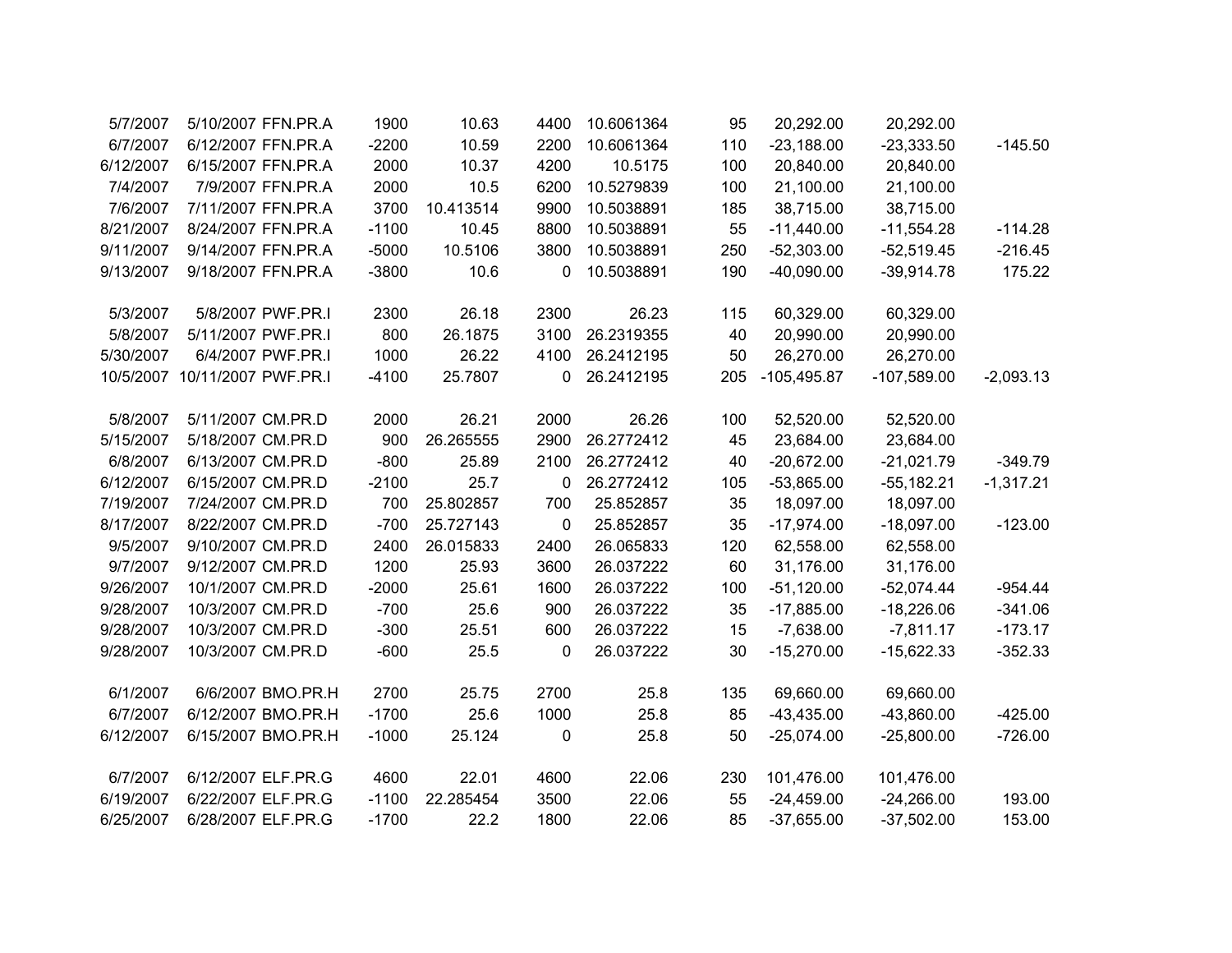| 6/27/2007  | 7/3/2007 ELF.PR.G              | $-1800$ | 22.59     | 0           | 22.06      | 90  | $-40,572.00$ | $-39,708.00$  | 864.00      |
|------------|--------------------------------|---------|-----------|-------------|------------|-----|--------------|---------------|-------------|
| 7/11/2007  | 7/16/2007 ELF.PR.G             | 500     | 21.01     | 500         | 21.07      | 30  | 10,535.00    | 10,535.00     |             |
| 7/17/2007  | 7/20/2007 ELF.PR.G             | $-500$  | 21.55     | 0           | 21.07      | 30  | $-10,745.00$ | $-10,535.00$  | 210.00      |
|            | 11/19/2007 11/22/2007 ELF.PR.G | 3000    | 18.05     | 3000        | 18.1       | 150 | 54,300.00    | 54,300.00     |             |
|            | 11/20/2007 11/23/2007 ELF.PR.G | 2000    | 17.75     | 5000        | 17.98      | 100 | 35,600.00    | 35,600.00     |             |
|            | 12/11/2007 12/16/2007 ELF.PR.G | $-900$  | 19.8      | 4100        | 17.98      | 45  | $-17,775.00$ | $-16, 182.00$ | 1,593.00    |
|            | 12/17/2007 12/20/2007 ELF.PR.G | $-1100$ | 19.15     | 3000        | 17.98      | 55  | $-21,010.00$ | $-19,778.00$  | 1,232.00    |
|            | 12/17/2007 12/20/2007 ELF.PR.G | $-600$  | 19.15     | 2400        | 17.98      | 30  | $-11,460.00$ | $-10,788.00$  | 672.00      |
|            | 12/18/2007 12/21/2007 ELF.PR.G | $-2400$ | 19.123333 | 0           | 17.98      | 120 | $-45,776.00$ | $-43, 152.00$ | 2,624.00    |
| 6/11/2007  | 6/14/2007 CM.PR.P              | 500     | 25.12     | 500         | 25.18      | 30  | 12,590.00    | 12,590.00     |             |
| 6/12/2007  | 6/15/2007 CM.PR.P              | 2000    | 25.16     | 2500        | 25.204     | 100 | 50,420.00    | 50,420.00     |             |
| 7/10/2007  | 7/13/2007 CM.PR.P              | $-300$  | 25.613333 | 2200        | 25.204     | 30  | $-7,654.00$  | $-7,561.20$   | 92.80       |
| 8/2/2007   | 8/8/2007 CM.PR.P               | $-2200$ | 25.79     | 0           | 25.204     | 110 | $-56,628.00$ | $-55,448.80$  | 1,179.20    |
| 6/12/2007  | 6/15/2007 POW.PR.C             | 4000    | 25.37     | 4000        | 25.42      | 200 | 101,680.00   | 101,680.00    |             |
| 6/27/2007  | 7/3/2007 POW.PR.C              | $-1000$ | 25.42     | 3000        | 25.42      | 50  | $-25,370.00$ | $-25,420.00$  | $-50.00$    |
| 7/6/2007   | 7/11/2007 POW.PR.C             | $-200$  | 25.6      | 2800        | 25.42      | 30  | $-5,090.00$  | $-5,084.00$   | 6.00        |
| 7/19/2007  | 7/24/2007 POW.PR.C             | $-2800$ | 25.85     | $\mathbf 0$ | 25.42      | 140 | $-72,240.00$ | $-71,176.00$  | 1,064.00    |
| 9/11/2007  | 9/14/2007 POW.PR.C             | 2000    | 25.735    | 2000        | 25.785     | 100 | 51,570.00    | 51,570.00     |             |
| 9/12/2007  | 9/17/2007 POW.PR.C             | 1100    | 25.7      | 3100        | 25.7725806 | 55  | 28,325.00    | 28,325.00     |             |
| 9/13/2007  | 9/18/2007 POW.PR.C             | 1600    | 25.71     | 4700        | 25.7682979 | 80  | 41,216.00    | 41,216.00     |             |
| 10/17/2007 | 10/22/2007 POW.PR.C            | $-3000$ | 25        | 1700        | 25.7682979 | 150 | $-74,850.00$ | $-77,304.89$  | $-2,454.89$ |
|            | 10/19/2007 10/24/2007 POW.PR.C | $-500$  | 25        | 1200        | 25.7682979 | 30  | $-12,470.00$ | $-12,884.15$  | $-414.15$   |
|            | 10/25/2007 10/30/2007 POW.PR.C | $-1200$ | 24.5925   | $\mathbf 0$ | 25.7682979 | 60  | $-29,451.00$ | $-30,921.96$  | $-1,470.96$ |
| 6/19/2007  | 6/22/2007 RY.PR.C              | 1100    | 22.797273 | 1100        | 22.847273  | 55  | 25,132.00    | 25,132.00     |             |
| 6/26/2007  | 6/29/2007 RY.PR.C              | 1600    | 23.01     | 2700        | 22.9733334 | 80  | 36,896.00    | 36,896.00     |             |
| 9/13/2007  | 9/18/2007 RY.PR.C              | $-900$  | 23.5      | 1800        | 22.9733334 | 45  | $-21,105.00$ | $-20,676.00$  | 429.00      |
| 9/18/2007  | 9/21/2007 RY.PR.C              | $-1800$ | 23.4      | $\mathbf 0$ | 22.9733334 | 90  | $-42,030.00$ | $-41,352.00$  | 678.00      |
| 10/25/2007 | 10/30/2007 RY.PR.C             | 1500    | 20.8      | 1500        | 20.85      | 75  | 31,275.00    | 31,275.00     |             |
| 10/26/2007 | 10/31/2007 RY.PR.C             | $-1500$ | 20.86     | $\pmb{0}$   | 20.85      | 75  | $-31,215.00$ | $-31,275.00$  | $-60.00$    |
| 11/1/2007  | 11/6/2007 RY.PR.C              | 2400    | 21.01     | 2400        | 21.06      | 120 | 50,544.00    | 50,544.00     |             |
|            | 11/9/2007 11/15/2007 RY.PR.C   | $-800$  | 21.35     | 1600        | 21.06      | 40  | $-17,040.00$ | $-16,848.00$  | 192.00      |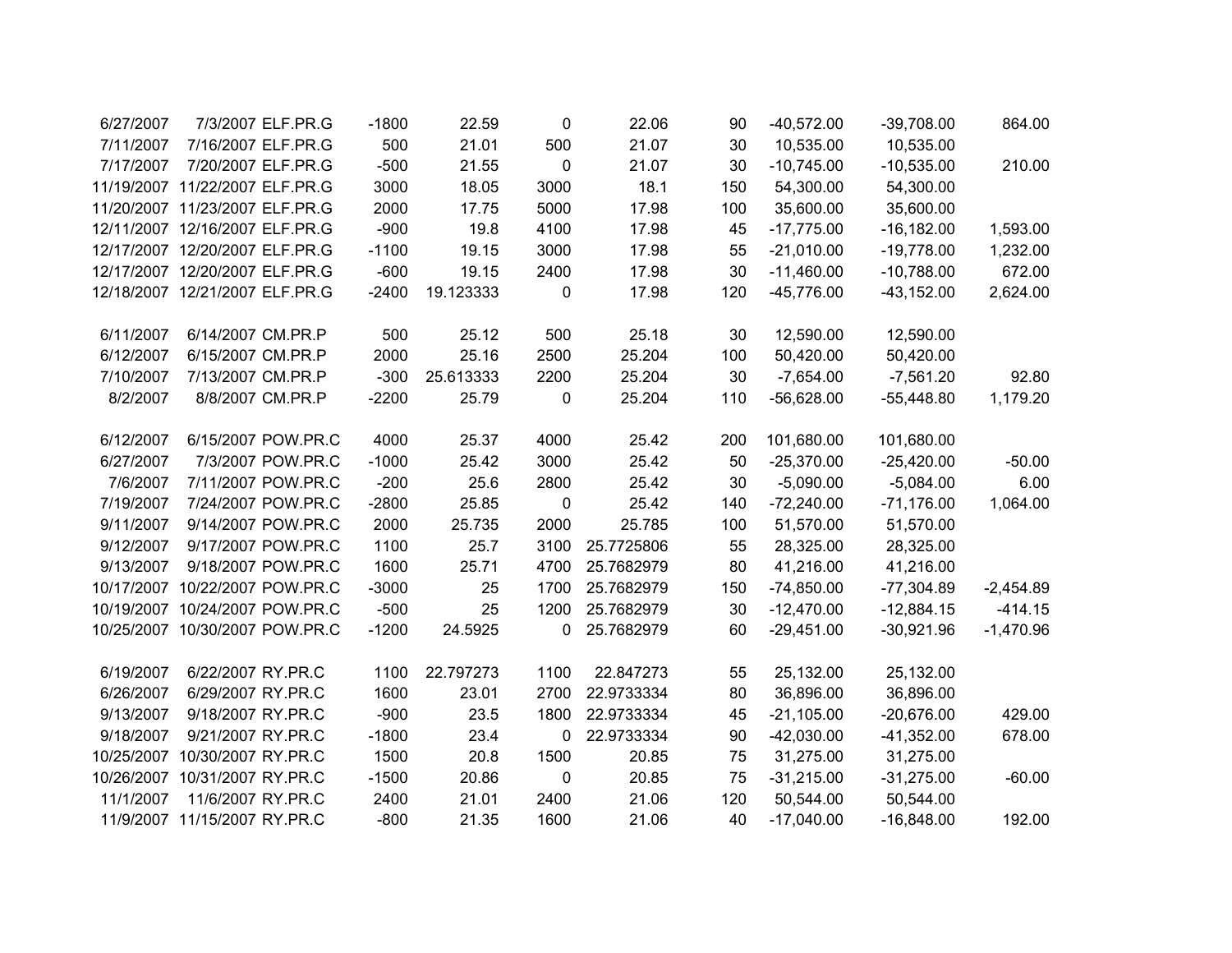| 6/25/2007 | 6/28/2007 RY.PR.E              |                    | 2000    | 22.55     | 2000        | 22.6       | 100 | 45,200.00    | 45,200.00     |             |
|-----------|--------------------------------|--------------------|---------|-----------|-------------|------------|-----|--------------|---------------|-------------|
| 7/4/2007  | 7/9/2007 RY.PR.E               |                    | $-2000$ | 22.72     | 0           | 22.6       | 100 | $-45,340.00$ | $-45,200.00$  | 140.00      |
|           | 11/15/2007 11/20/2007 RY.PR.E  |                    | 3000    | 20.394333 | 3000        | 20.444333  | 150 | 61,333.00    | 61,333.00     |             |
|           | 12/6/2007 12/11/2007 RY.PR.E   |                    | 1100    | 21.26     | 4100        | 20.6765851 | 55  | 23,441.00    | 23,441.00     |             |
| 7/16/2007 | 7/19/2007 RY.PR.B              |                    | 2300    | 23.21     | 2300        | 23.26      | 115 | 53,498.00    | 53,498.00     |             |
| 8/22/2007 | 8/27/2007 RY.PR.B              |                    | $-1000$ | 23.38     | 1300        | 23.26      | 50  | $-23,330.00$ | $-23,260.00$  | 70.00       |
| 9/11/2007 | 9/14/2007 RY.PR.B              |                    | $-1300$ | 24.000769 | 0           | 23.26      | 65  | $-31,136.00$ | $-30,238.00$  | 898.00      |
| 7/19/2007 |                                | 7/24/2007 WFS.PR.A | 6100    | 10.27459  | 6100        | 10.32459   | 305 | 62,980.00    | 62,980.00     |             |
| 8/21/2007 |                                | 8/24/2007 WFS.PR.A | 4000    | 10.12     | 10100       | 10.2633662 | 200 | 40,680.00    | 40,680.00     |             |
| 9/27/2007 |                                | 10/2/2007 WFS.PR.A | $-1800$ | 10.25     | 8300        | 10.2633662 | 90  | $-18,360.00$ | $-18,474.06$  | $-114.06$   |
| 10/2/2007 |                                | 10/5/2007 WFS.PR.A | $-4900$ | 10.3      | 3400        | 10.2633662 | 245 | $-50,225.00$ | $-50,290.49$  | $-65.49$    |
| 10/5/2007 | 10/11/2007 WFS.PR.A            |                    | $-100$  | 10.3      | 3300        | 10.2633662 | 30  | $-1,000.00$  | $-1,026.34$   | $-26.34$    |
|           | 10/11/2007 10/16/2007 WFS.PR.A |                    | $-300$  | 10.24     | 3000        | 10.2633662 | 30  | $-3,042.00$  | $-3,079.01$   | $-37.01$    |
|           | 10/23/2007 10/26/2007 WFS.PR.A |                    | $-3000$ | 10.24     | 0           | 10.2633662 | 150 | $-30,570.00$ | $-30,790.10$  | $-220.10$   |
|           | 11/21/2007 11/26/2007 WFS.PR.A |                    | 3000    | 9.733333  | 3000        | 9.783333   | 150 | 29,350.00    | 29,350.00     |             |
|           | 11/21/2007 11/26/2007 WFS.PR.A |                    | 3000    | 9.5       | 6000        | 9.6666665  | 150 | 28,650.00    | 28,650.00     |             |
|           | 11/23/2007 11/26/2007 WFS.PR.A |                    | 2000    | 9.55      | 8000        | 9.64999988 | 100 | 19,200.00    | 19,200.00     |             |
|           | 11/23/2007 11/26/2007 WFS.PR.A |                    | 2400    | 9.5       | 10400       | 9.62692298 | 120 | 22,920.00    | 22,920.00     |             |
|           | 12/14/2007 12/19/2007 WFS.PR.A |                    | $-1000$ | 10.02     | 9400        | 9.62692298 | 50  | $-9,970.00$  | $-9,626.92$   | 343.08      |
|           | 12/20/2007 12/27/2007 WFS.PR.A |                    | $-4400$ | 10.01     | 5000        | 9.62692298 | 220 | $-43,824.00$ | $-42,358.46$  | 1,465.54    |
|           | 12/21/2007 12/28/2007 WFS.PR.A |                    | $-5000$ | 9.95      | 0           | 9.62692298 | 250 | $-49,500.00$ | $-48, 134.61$ | 1,365.39    |
| 7/20/2007 |                                | 7/25/2007 BAM.PR.M | 4000    | 21.56725  | 4000        | 21.61725   | 200 | 86,469.00    | 86,469.00     |             |
| 7/23/2007 |                                | 7/23/2007 BAM.PR.M | 1800    | 21.5      | 5800        | 21.5963793 | 90  | 38,790.00    | 38,790.00     |             |
| 8/3/2007  |                                | 8/9/2007 BAM.PR.M  | $-2000$ | 21        | 3800        | 21.5963793 | 100 | $-41,900.00$ | $-43, 192.76$ | $-1,292.76$ |
| 8/3/2007  |                                | 8/9/2007 BAM.PR.M  | $-1500$ | 21.25     | 2300        | 21.5963793 | 75  | $-31,800.00$ | $-32,394.57$  | $-594.57$   |
| 8/7/2007  |                                | 8/10/2007 BAM.PR.M | $-1100$ | 21.1      | 1200        | 21.5963793 | 55  | $-23,155.00$ | $-23,756.02$  | $-601.02$   |
| 8/9/2007  |                                | 8/14/2007 BAM.PR.M | $-1200$ | 21.095833 | $\mathbf 0$ | 21.5963793 | 60  | $-25,255.00$ | $-25,915.66$  | $-660.66$   |
| 8/3/2007  |                                | 8/9/2007 BAM.PR.N  | 1500    | 20.695333 | 1500        | 20.745333  | 75  | 31,118.00    | 31,118.00     |             |
| 8/3/2007  |                                | 8/9/2007 BAM.PR.N  | 1000    | 20.721    | 2500        | 20.7555998 | 50  | 20,771.00    | 20,771.00     |             |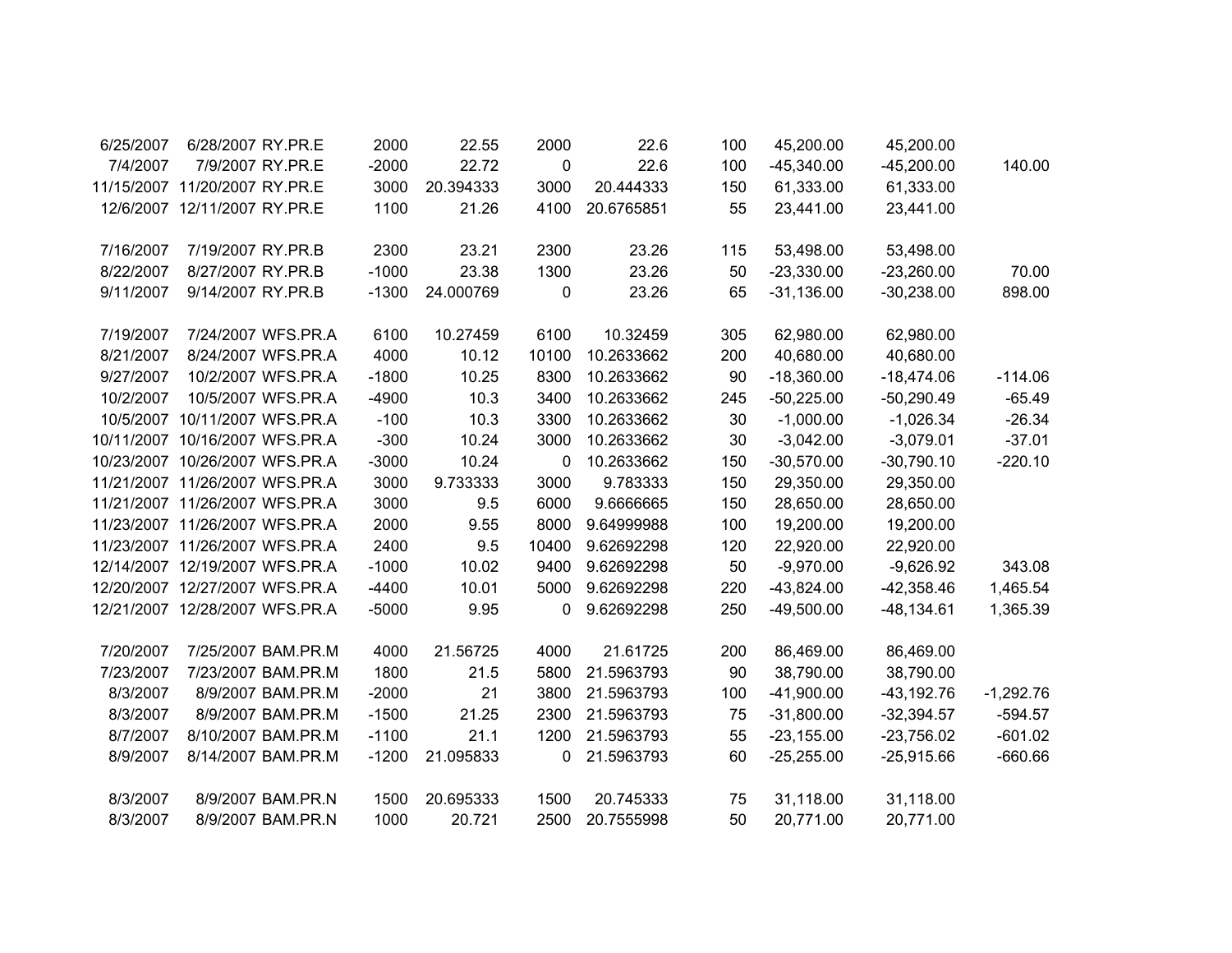| 8/3/2007   |                                | 8/9/2007 BAM.PR.N | 700     | 20.541429 | 3200        | 20.7196874 | 35  | 14,414.00    | 14,414.00    |             |
|------------|--------------------------------|-------------------|---------|-----------|-------------|------------|-----|--------------|--------------|-------------|
| 8/7/2007   | 8/10/2007 BAM.PR.N             |                   | 1400    | 20.739286 | 4600        | 20.7408696 | 70  | 29,105.00    | 29,105.00    |             |
| 8/8/2007   | 8/13/2007 BAM.PR.N             |                   | 400     | 20.57     | 5000        | 20.7332    | 30  | 8,258.00     | 8,258.00     |             |
| 8/9/2007   | 8/14/2007 BAM.PR.N             |                   | 800     | 20.75     | 5800        | 20.7424138 | 40  | 16,640.00    | 16,640.00    |             |
|            | 10/9/2007 10/12/2007 BAM.PR.N  |                   | $-1300$ | 19.8      | 4500        | 20.7424138 | 65  | $-25,675.00$ | $-26,965.14$ | $-1,290.14$ |
|            | 11/15/2007 11/20/2007 BAM.PR.N |                   | $-2000$ | 18.3205   | 2500        | 20.7424138 | 100 | $-36,541.00$ | $-41,484.83$ | $-4,943.83$ |
|            | 11/26/2007 11/29/2007 BAM.PR.N |                   | $-1000$ | 17.8      | 1500        | 20.7424138 | 50  | $-17,750.00$ | $-20,742.41$ | $-2,992.41$ |
|            | 11/26/2007 11/29/2007 BAM.PR.N |                   | $-1500$ | 17.7      | $\mathbf 0$ | 20.7424138 | 75  | $-26,475.00$ | $-31,113.62$ | $-4,638.62$ |
| 9/14/2007  | 9/19/2007 BMO.PR.J             |                   | 4300    | 22.9      | 4300        | 22.95      | 215 | 98,685.00    | 98,685.00    |             |
| 10/1/2007  | 10/4/2007 BMO.PR.J             |                   | $-4300$ | 22.2546   | $\pmb{0}$   | 22.95      | 215 | $-95,479.78$ | $-98,685.00$ | $-3,205.22$ |
| 10/3/2007  | 10/9/2007 BMO.PR.J             |                   | 3000    | 21.556667 | 3000        | 21.606667  | 150 | 64,820.00    | 64,820.00    |             |
|            | 11/20/2007 11/23/2007 BMO.PR.J |                   | $-2000$ | 20.65     | 1000        | 21.606667  | 100 | $-41,200.00$ | $-43,213.33$ | $-2,013.33$ |
|            | 12/6/2007 12/11/2007 BMO.PR.J  |                   | $-1000$ | 21.49     | $\mathbf 0$ | 21.606667  | 50  | $-21,440.00$ | $-21,606.67$ | $-166.67$   |
|            | 12/17/2007 12/20/2007 BMO.PR.J |                   | 1100    | 20.999091 | 1100        | 21.049091  | 55  | 23,154.00    | 23,154.00    |             |
|            | 12/17/2007 12/20/2007 BMO.PR.J |                   | 2100    | 20.85     | 3200        | 20.95125   | 105 | 43,890.00    | 43,890.00    |             |
|            | 12/19/2007 12/24/2007 BMO.PR.J |                   | 1800    | 20.76     | 5000        | 20.9004    | 90  | 37,458.00    | 37,458.00    |             |
| 9/26/2007  | 10/1/2007 NA.PR.L              |                   | 3000    | 23.07     | 3000        | 23.12      | 150 | 69,360.00    | 69,360.00    |             |
| 10/17/2007 | 10/22/2007 NA.PR.L             |                   | 2000    | 21.39     | 5000        | 22.448     | 100 | 42,880.00    | 42,880.00    |             |
|            | 12/19/2007 12/24/2007 NA.PR.L  |                   | $-800$  | 21.21625  | 4200        | 22.448     | 40  | $-16,933.00$ | $-17,958.40$ | $-1,025.40$ |
|            | 12/19/2007 12/24/2007 NA.PR.L  |                   | $-1400$ | 21.064286 | 2800        | 22.448     | 70  | $-29,420.00$ | $-31,427.20$ | $-2,007.20$ |
|            | 12/20/2007 12/27/2007 NA.PR.L  |                   | $-2800$ | 20.95     | $\mathbf 0$ | 22.448     | 140 | $-58,520.00$ | $-62,854.40$ | $-4,334.40$ |
| 10/1/2007  | 10/4/2007 BNS.PR.L             |                   | 3700    | 21.7546   | 3700        | 21.8046    | 185 | 80,677.02    | 80,677.02    |             |
| 10/12/2007 | 10/17/2007 BNS.PR.L            |                   | $-2000$ | 21.25     | 1700        | 21.8046    | 100 | $-42,400.00$ | $-43,609.20$ | $-1,209.20$ |
|            | 10/12/2007 10/17/2007 BNS.PR.L |                   | $-1700$ | 21.24     | 0           | 21.8046    | 85  | $-36,023.00$ | $-37,067.82$ | $-1,044.82$ |
| 10/1/2007  | 10/4/2007 SLF.PR.A             |                   | 900     | 22.8933   | 900         | 22.9433    | 45  | 20,648.97    | 20,648.97    |             |
|            | 10/11/2007 10/16/2007 SLF.PR.A |                   | $-900$  | 22.38     | $\mathbf 0$ | 22.9433    | 45  | $-20,097.00$ | $-20,648.97$ | $-551.97$   |
|            | 10/11/2007 10/16/2007 BNS.PR.N |                   | 2100    | 25        | 2100        | 25.0142857 | 30  | 52,530.00    | 52,530.00    |             |
|            | 10/15/2007 10/18/2007 BNS.PR.N |                   | $-2100$ | 24.82     | $\mathbf 0$ | 25.0142857 | 105 | $-52,017.00$ | $-52,530.00$ | $-513.00$   |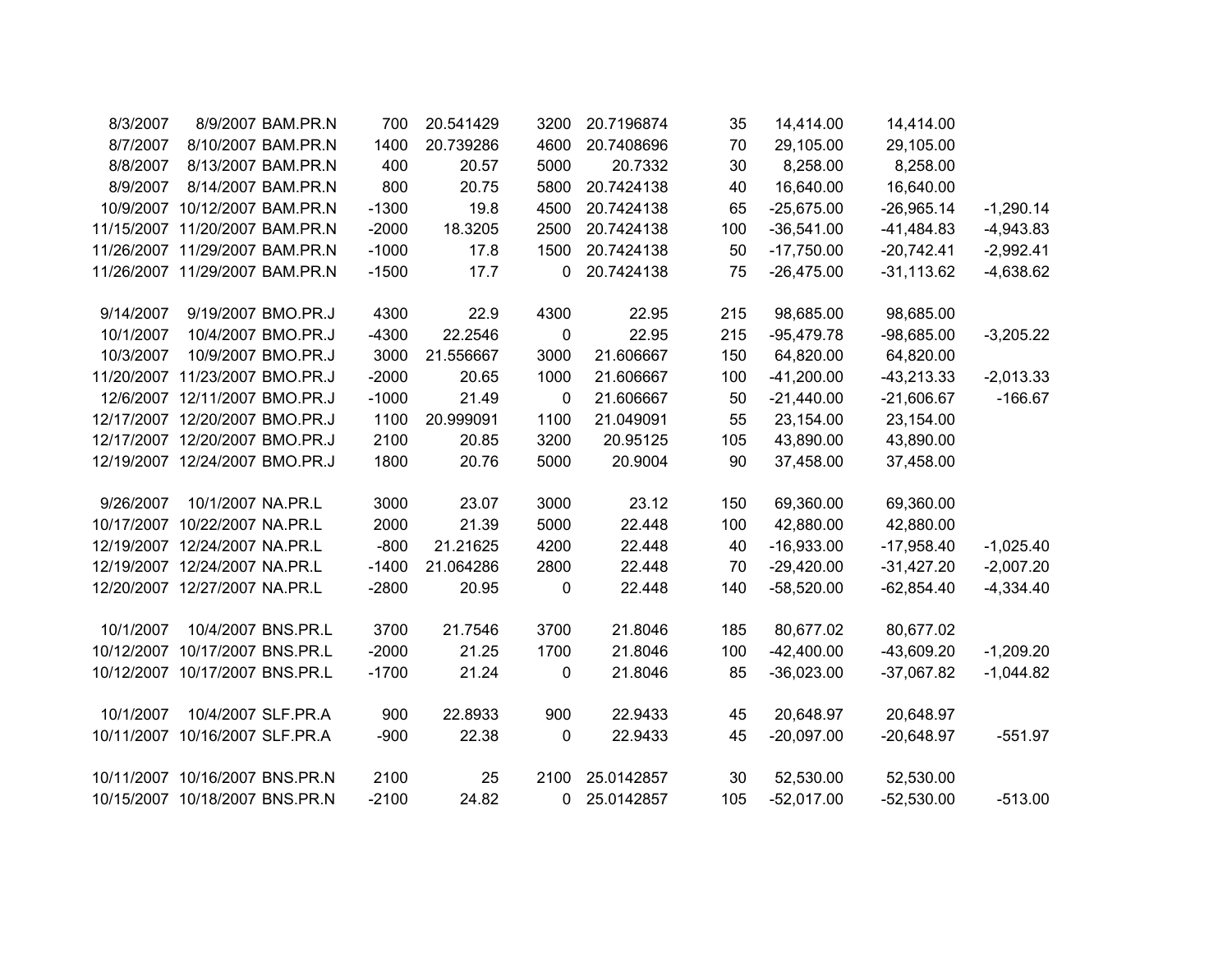| 10/12/2007 | 10/17/2007 RY.PR.A             |                    | 2400    | 21.188333 | 2400         | 21.238333  | 120 | 50,972.00    | 50,972.00     |             |
|------------|--------------------------------|--------------------|---------|-----------|--------------|------------|-----|--------------|---------------|-------------|
| 11/1/2007  | 11/6/2007 RY.PR.A              |                    | $-1000$ | 20.59     | 1400         | 21.238333  | 50  | $-20,540.00$ | $-21,238.33$  | $-698.33$   |
| 11/2/2007  | 11/8/2007 RY.PR.A              |                    | $-1400$ | 20.75     | 0            | 21.238333  | 70  | $-28,980.00$ | $-29,733.67$  | $-753.67$   |
|            |                                |                    |         |           |              |            |     |              |               |             |
|            | 10/15/2007 10/18/2007 PWF.PR.F |                    | 500     | 23.64     | 500          | 23.7       | 30  | 11,850.00    | 11,850.00     |             |
|            | 10/24/2007 10/29/2007 PWF.PR.F |                    | $-500$  | 23.358    | $\mathbf 0$  | 23.7       | 30  | $-11,649.00$ | $-11,850.00$  | $-201.00$   |
| 11/5/2007  |                                | 11/8/2007 PWF.PR.F | 1200    | 23.2      | 1200         | 23.25      | 60  | 27,900.00    | 27,900.00     |             |
|            | 11/7/2007 11/13/2007 PWF.PR.F  |                    | 1500    | 23.26     | 2700         | 23.2833333 | 75  | 34,965.00    | 34,965.00     |             |
|            | 11/19/2007 11/22/2007 PWF.PR.F |                    | $-1500$ | 23.226667 | 1200         | 23.2833333 | 75  | $-34,765.00$ | $-34,925.00$  | $-160.00$   |
|            | 12/5/2007 12/10/2007 PWF.PR.F  |                    | $-1200$ | 23.97     | 0            | 23.2833333 | 60  | $-28,704.00$ | $-27,940.00$  | 764.00      |
|            |                                |                    |         |           |              |            |     |              |               |             |
|            | 10/19/2007 10/24/2007 CM.PR.I  |                    | 700     | 20.992857 | 700          | 21.042857  | 35  | 14,730.00    | 14,730.00     |             |
|            | 10/24/2007 10/29/2007 CM.PR.I  |                    | $-700$  | 21.107143 | 0            | 21.042857  | 35  | $-14,740.00$ | $-14,730.00$  | 10.00       |
|            | 10/19/2007 10/24/2007 POW.PR.D |                    | 2000    | 21.84     | 2000         | 21.89      | 100 | 43,780.00    | 43,780.00     |             |
| 10/29/2007 |                                | 11/1/2007 POW.PR.D | $-2000$ | 21.8      | $\mathbf 0$  | 21.89      | 100 | $-43,500.00$ | $-43,780.00$  | $-280.00$   |
|            |                                |                    |         |           |              |            |     |              |               |             |
|            | 10/19/2007 10/24/2007 RY.PR.G  |                    | 3000    | 21.1      | 3000         | 21.15      | 150 | 63,450.00    | 63,450.00     |             |
|            | 10/24/2007 10/29/2007 RY.PR.G  |                    | $-1500$ | 20.5      | 1500         | 21.15      | 75  | $-30,675.00$ | $-31,725.00$  | $-1,050.00$ |
|            | 11/19/2007 11/22/2007 RY.PR.G  |                    | $-1500$ | 20.850667 | 0            | 21.15      | 75  | $-31,201.00$ | $-31,725.00$  | $-524.00$   |
|            |                                |                    |         |           |              |            |     |              |               |             |
| 10/24/2007 | 10/29/2007 CM.PR.H             |                    | 1200    | 21.07     | 1200         | 21.12      | 60  | 25,344.00    | 25,344.00     |             |
| 10/29/2007 | 11/1/2007 CM.PR.H              |                    | $-1200$ | 21.25     | $\mathbf 0$  | 21.12      | 60  | $-25,440.00$ | $-25,344.00$  | 96.00       |
|            | 12/20/2007 12/27/2007 CM.PR.H  |                    | 2800    | 20.343929 | 2800         | 20.393929  | 140 | 57,103.00    | 57,103.00     |             |
|            | 12/20/2007 12/27/2007 CM.PR.H  |                    | 2200    | 20        | 5000         | 20.2426002 | 110 | 44,110.00    | 44,110.00     |             |
| 12/31/2007 |                                | 1/4/2008 CM.PR.H   | $-3000$ | 21.2      | 2000         | 20.2426002 | 150 | $-63,450.00$ | $-60,727.80$  | 2,722.20    |
| 12/31/2007 |                                | 1/4/2008 CM.PR.H   | $-300$  | 21.01     | 1700         | 20.2426002 | 10  | $-6,293.00$  | $-6,072.78$   | 220.22      |
| 12/31/2007 |                                | 1/4/2008 CM.PR.H   | $-500$  | 21        | 1200         | 20.2426002 | 20  | $-10,480.00$ | $-10, 121.30$ | 358.70      |
|            |                                |                    |         |           |              |            |     |              |               |             |
| 10/26/2007 | 10/31/2007 POW.PR.B            |                    | 3100    | 23.162903 | 3100         | 23.212903  | 155 | 71,960.00    | 71,960.00     |             |
| 10/29/2007 |                                | 11/1/2007 POW.PR.B | 1900    | 23.02     | 5000         | 23.1585999 | 95  | 43,833.00    | 43,833.00     |             |
|            | 11/12/2007 11/15/2007 POW.PR.B |                    | $-1000$ | 23.37     | 4000         | 23.1585999 | 50  | $-23,320.00$ | $-23,158.60$  | 161.40      |
|            | 11/19/2007 11/22/2007 POW.PR.B |                    | $-1000$ | 23.355    | 3000         | 23.1585999 | 50  | $-23,305.00$ | $-23,158.60$  | 146.40      |
|            | 11/20/2007 11/23/2007 POW.PR.B |                    | $-3000$ | 23.361333 | $\mathbf{0}$ | 23.1585999 | 150 | $-69,934.00$ | $-69,475.80$  | 458.20      |